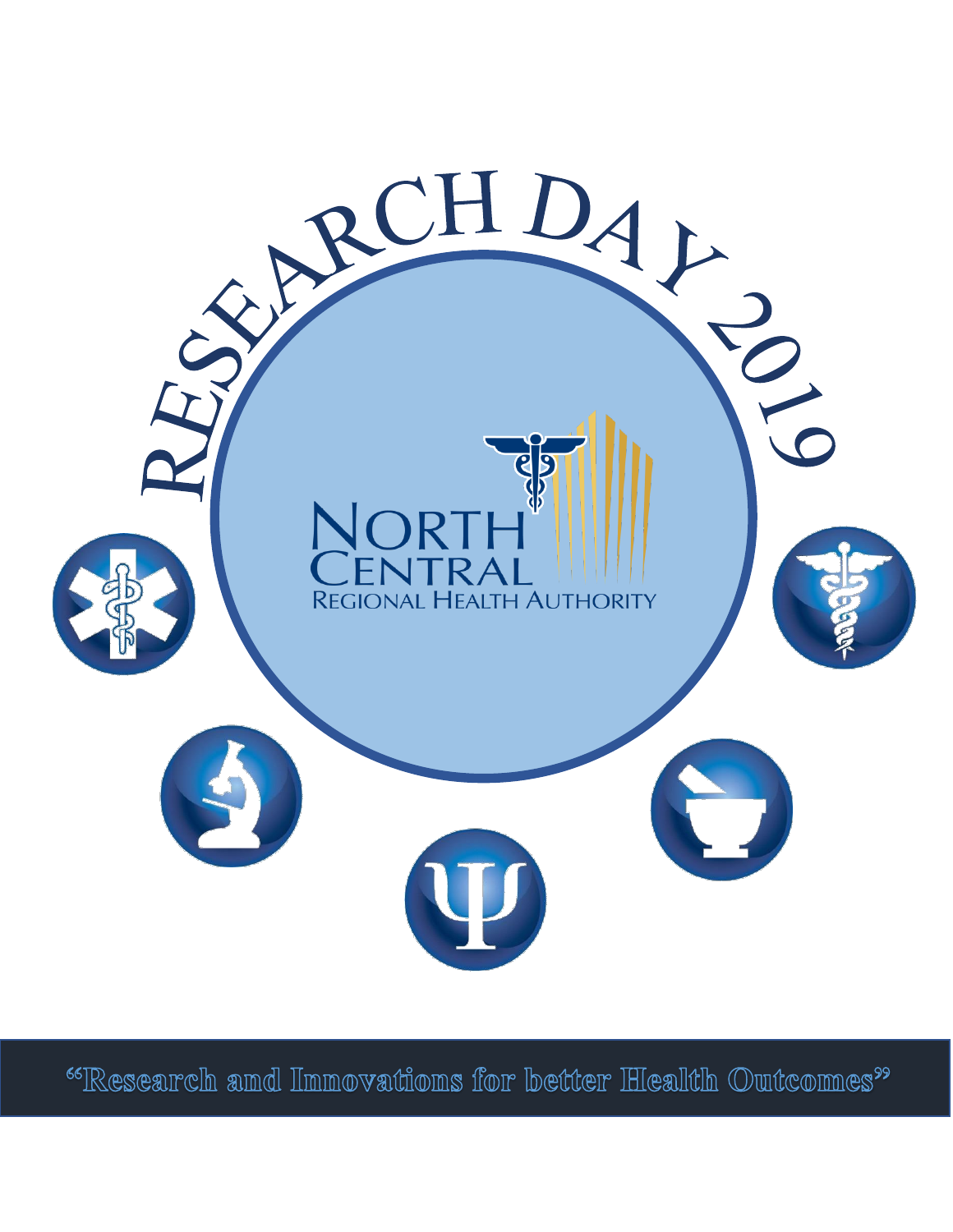## 2019 Research Day

1. Objectives

The objectives of the research day are to provide a platform for researchers to share their findings, as well as to provide opportunities to keep the NCRHA health professional updated with country-specific interventions. The project is hosted as a way of highlighting scholars' research through both written proposals and poster presentations.

Benefits to presenters *Presenters get the opportunity to:*

- Showcase their work and gain important feedback
- Contribute to their overall research profile by enhancing their resume and professional development
- Network with other researchers in their field and make connections for future collaborations.
- Share their expertise and advice and help nuture young researchers.
- Contribute to the knowledge-base of the local public health environment.
- Place focus on a research area especially if that area is under-explored.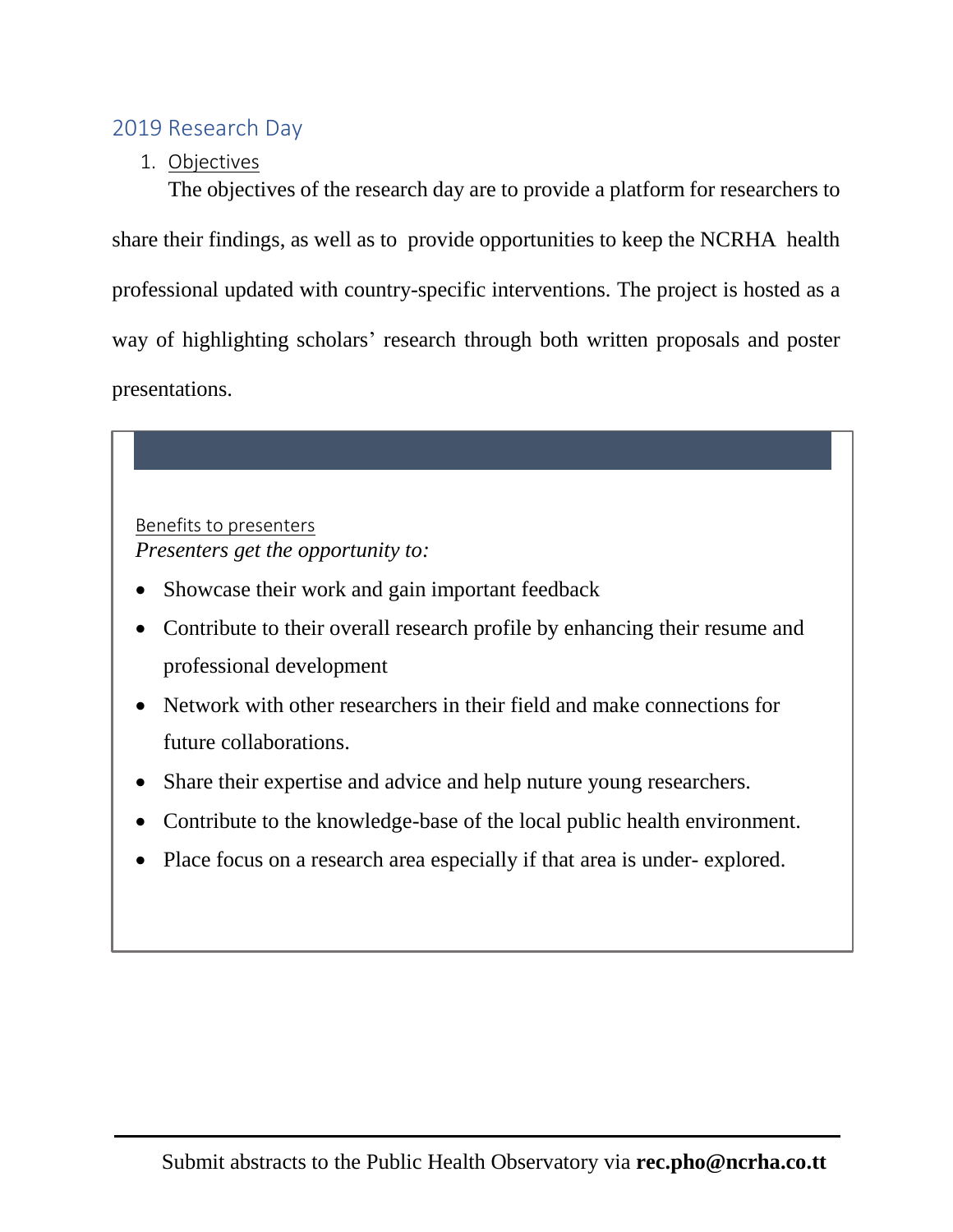## Guidelines for Applicants

2. Notice

This paper is an Open Call for Abstracts in any area of Public Health research.

The call for abstracts will remain open until 30th September, 2019. Submit

## abstracts to **rec.pho@ncrha.co.tt**

## 3. Eligibility Criteria

Abstracts are eligible for consideration providing the following criteria is met:

- Open to submission from the public health sector including undergraduate and graduate students, student alumni,academic and private researchers. Researchers from other regional health authorities are also welcome to participate.
- The research was conducted within the prior 3 years.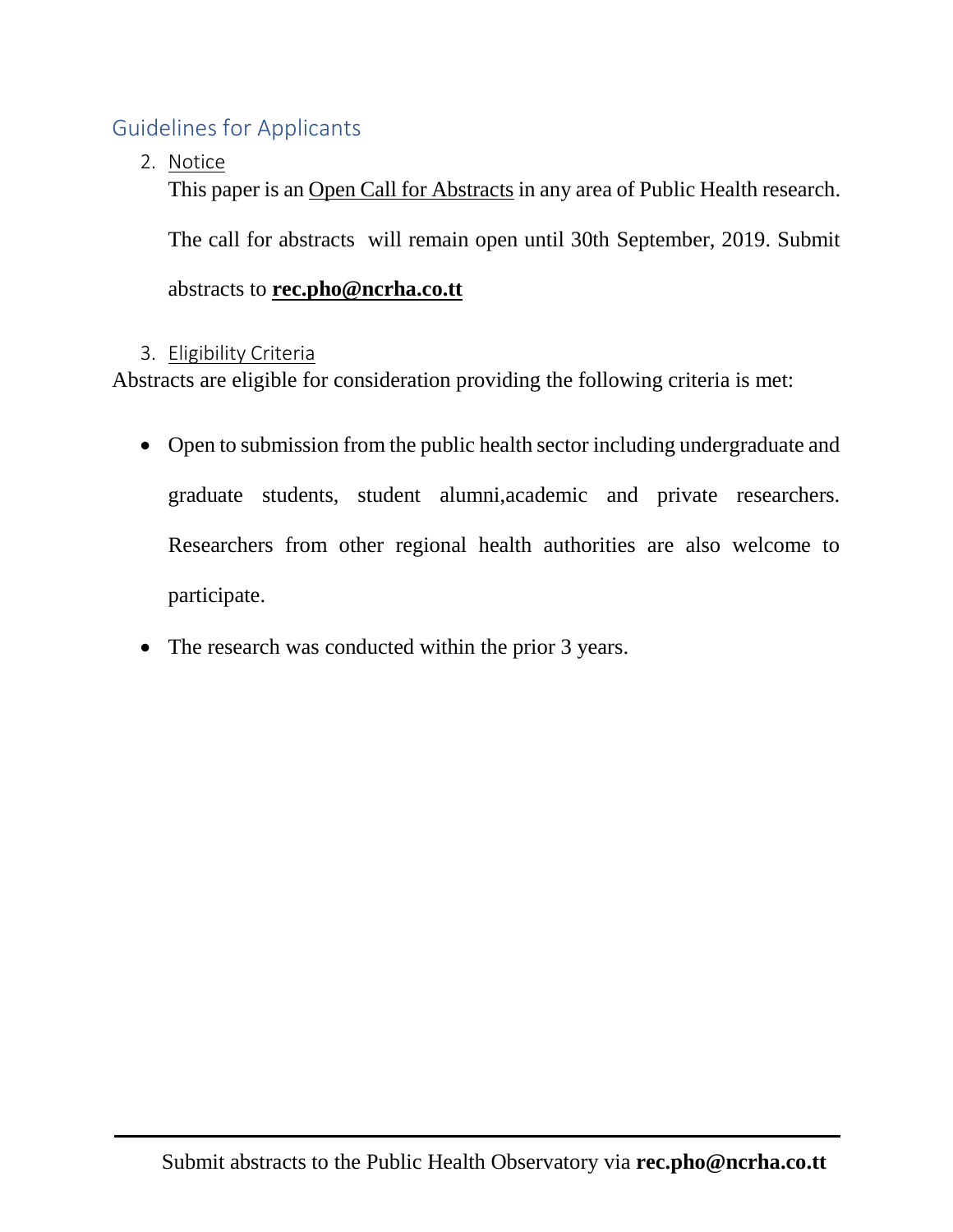- 4. Abstract Guidelines
	- Abstracts should be in English with no more than 500 words, formatted in Microsoft Word, and single-spaced, using size 12 Times New Roman font.
	- The review panel will only recognize one author as the presenter. List all additional co-authors, whether they are or are not presenting, if applicable.
	- Presenters are encouraged to use the spell-check feature in their office suites in checking their submissions for grammatical errors before submitting their proposals.
	- Research abstracts must introduce speculative, ground-breaking results in an interesting area of public health.
	- We encourage you to send a complete abstract including sufficient information for reviewers to judge the nature and significance of the topic, the adequacy of the investigative strategy, the nature of the results, and the conclusions. The abstract should summarize the substantive results of the work and not merely list topics to be discussed.